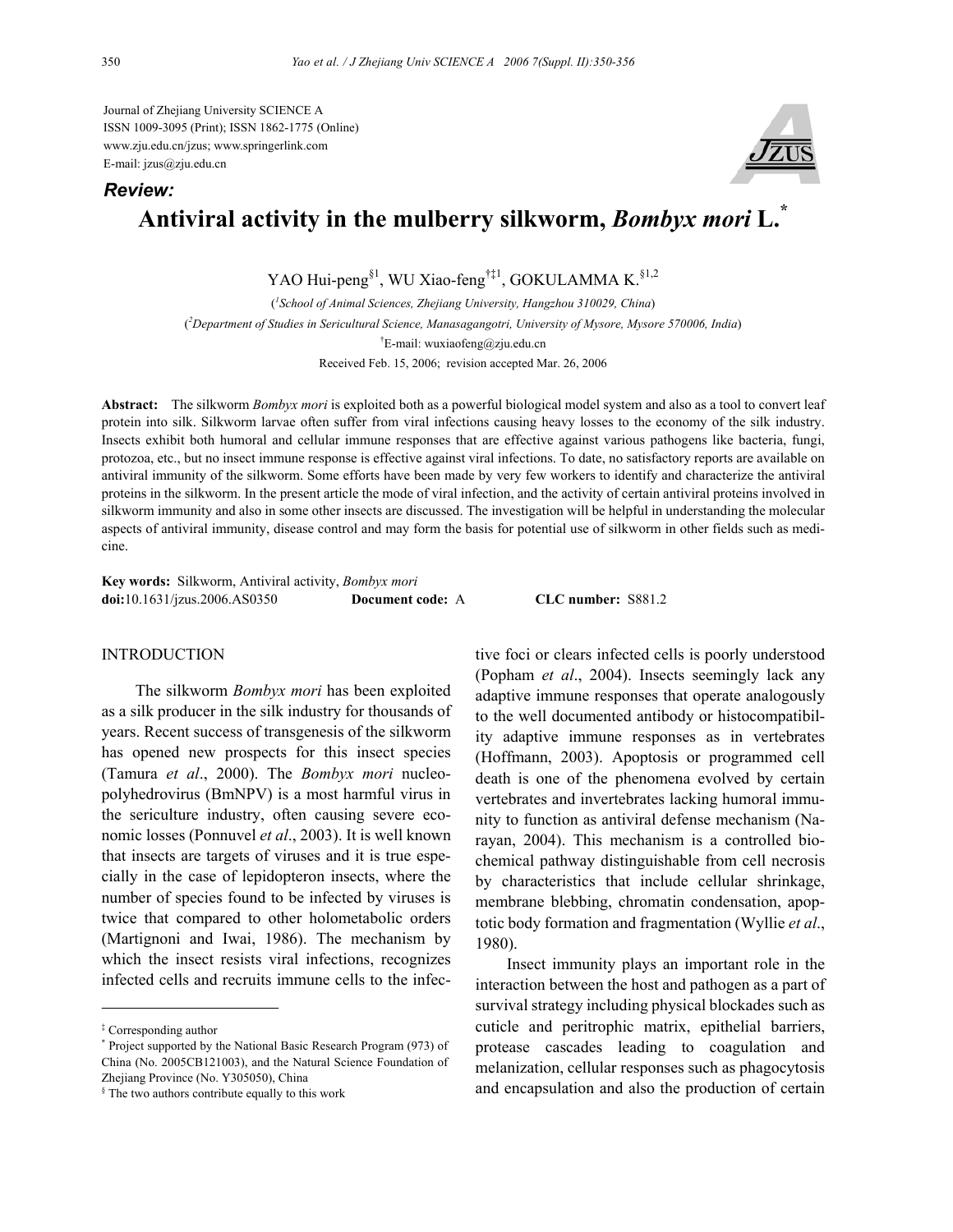antimicrobial peptides (Lavine and Strand, 2002; Levashina *et al*., 2001; Ligoxygakis, 2002; Lehane, 1997; Lehane *et al*., 1997; 2004; Meister, 2003; Tzou *et al*., 2000; Vernick *et al*., 1995). Studies pertaining to defensive mechanisms of insects against various pathogens like bacteria, fungus and protozoa are well documented; but reports on antiviral mechanisms are scanty. It is truly surprising to note that among the thousands of published articles addressing insect baculoviruses as efficient recombinant protein expression systems, there are virtually no studies dealing with the mechanisms of antiviral responses elicited by the insect host cells. This means that special attention must be focused on this area to determine the genes and proteins involved in conferring resistance to modulate their expression in genetically modified cell lines and silkworms (Prudhomme and Couble, 2002). Apart from this, the omnipresence of insects in any type of ecological system, from waterway to extremely septic environments, has stimulated research into their potential use as therapeutic agents (Bulet *et al*., 1999; Chernysh *et al*., 2002). The haemolymph of tobacco budworm, *Heliothis virescenes* has antiviral activity against seven DNA and RNA viruses including HIV-1 that can infect humans. This antiviral compound is an N-myristolyated peptide having molecular weight of 916 Da and containing six amino acids (Ourth, 2004). Hiraki *et al*.(2000) showed the presence of antiviral protein in silkworm faeces was effective against HVJ virus. The purification and characterization of an antiviral agent produced by insect larva is an important discovery of immense medical importance (Ourth, 2004).

Proper understanding of host-pathogen interaction, defensive mechanisms evolved in the host body in response to infection, anti-defensive/immunosupression molecules released by pathogen to suppress host immunity is necessary before stepping into other aspects like disease control. In this context, it is important to study on recent developments in the antiviral and antimicrobial proteins in insects. In this direction, we initiated studies and obtained information on the proteins involved in antiviral mechanisms against BmNPV in the silkworm and other insects. We hope that knowledge of the silkworm's immune response to viral particles not only helps in the control of viral diseases in the economically important insect like silkworm, but also helps to use silkworm as a bioreactor for the development of antiviral agents important in human health and welfare.

## MODE OF INFECTION

Baculoviridae is a family of enveloped double stranded DNA viruses infecting arthropoda, and other insects, especially lepidoptera. Individual baculoviruses typically have very narrow host range, although AcMNPV infects nearly 30 lepidopteron species. BmNPV is a species affecting only the silkworm*.* The virus particles require two phenotypically different but genetically identical virions to complete their life cycles, both forms have different role during pathogenesis (Engelhard and Volkman, 1995; Maeda, 1989; Nakazawa *et al*., 2004). The virus particles are embedded in proteinaceous occlusions which are released into the larval midgut by the combined action of alkaline gut pH and proteases. Infection begins when the envelops of occlusion derived virus (ODV) fuse with the microvillar membrane of mature or differentiating columnar cells (Engelhard and Volkman, 1995; Granados and Lawler, 1981; Hortan and Burand, 1993). Infected midgut cells produce virions primarily as single nucleocapsids through the basal plasma membrane. This budded virus (BV) thereby gains an envelope studded with GP-64, a viral encoded glycoprotein which is important for the infection of neighboring host cells and tissues (Monsma *et al*., 1996). Cells of the insect tracheal system are the important targets of BV, and their infection is critical for the rapid spread of the virus because they provide access to larval tissues surrounded by basal laminar barriers (Engelhard *et al*., 1994; Washburn *et al*., 1995). By the end of the infection cycle, the body of the lepidopteron larvae is liquefied and transformed into millions of new occlusion bodies that spread into the surrounding environment.

## PROTEINS INVOLVED IN ANTIVIRAL MECHA-NISMS OF SILKWORM AND OTHER INSECTS

As the primary route/major route of infection is through the food, there must be some antiviral mechanism/substances existing in the gut juice of the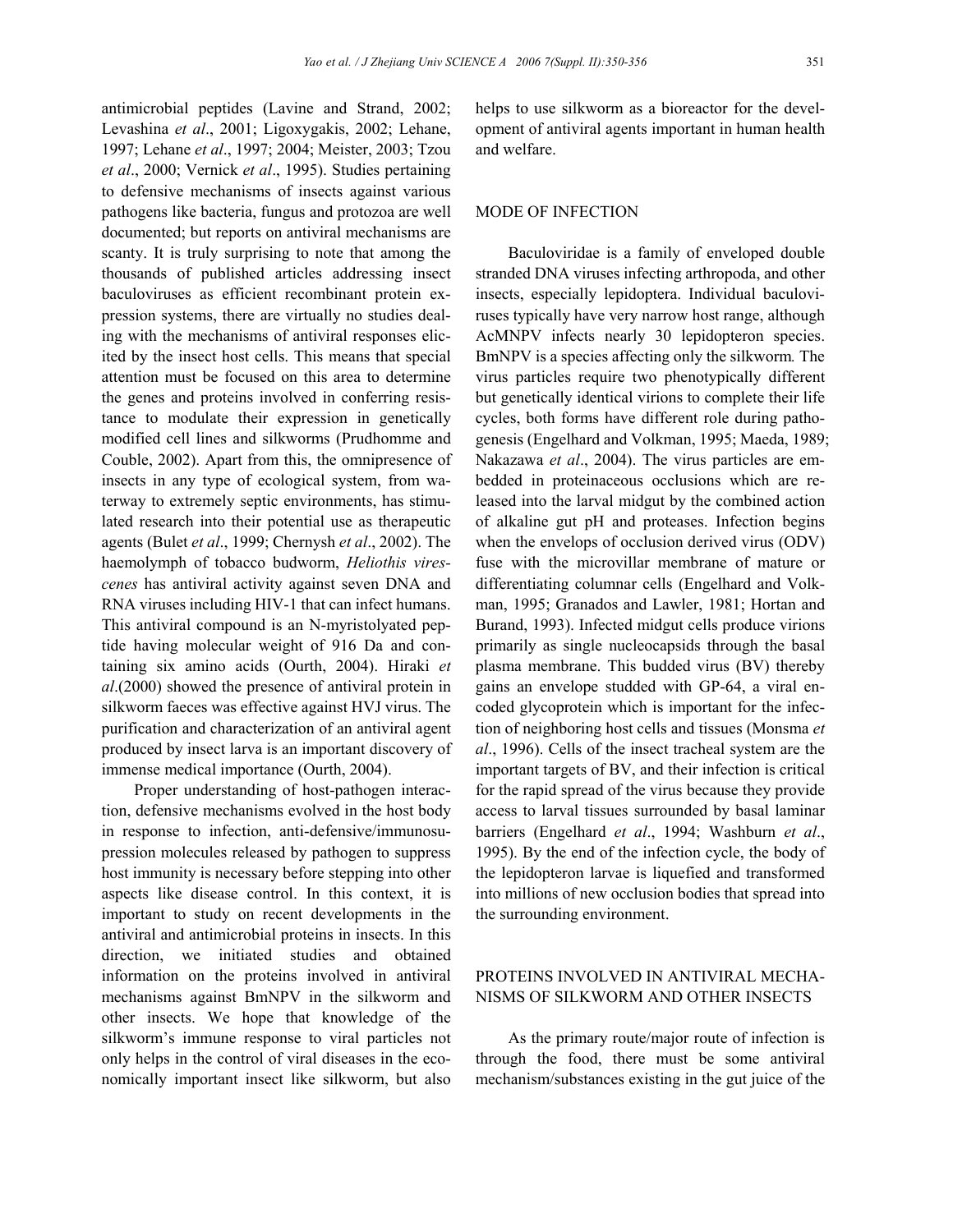caterpillar. The presence of such antiviral substances was observed by some of the earlier workers (Aizawa, 1962; Funakoshi and Aizawa, 1989). A number of antibacterial and antiviral substances have been identified and isolated from the haemolymph and intestinal fluids of silkworm.

Hayashiya and Nishida (1968; 1976) and Hayashiya and Matsubara (1971) reported the red fluorescent proteins (RFPs) could inactivate the BmNPV. RFP is a conjugated protein bearing a chromophore, a kind of bile pigment showing two absorbance peaks (at 280 and 605 nm wave length) emiting fluorescence at 335 and 620 nm after excitation at 280 and 550 nm, respectively. Investigation of RFPs physiological activities revealed that it had antiviral effect against BmNPV and Galleria NPV.

In the synthesis of this protein, chlorophyll-a of mulberry leaves is first converted into chlorollide-a by chlorophyllase under the action of light and is further synthesized in the midgut cells and released into the midgut to form RFP. Chlorophyllase enzyme catalyses the hydrolytic cleavage of the phytol moiety from chlorophyllide setting free phytol and chlorophyllide. The prophyrine ring of chlorophyllide breaks out from chlorophyllide to change into bile pigment. For this reaction light and oxygen are most necessary. Both chlorophyll-a and chlorophyllase are essential for RFP synthesis. Chlorophyllide-a pigment can be conjugated unspecifically with more than one midgut protein, with the ingested chlorophyll merely providing a pigment moiety for RFP biosynthesis. Thus, RFP as a whole may be regarded as a group of midgut proteins emitting red fluorescence when conjugated with chlorophyll from mulberry leaves in the presence of chlorphyllase. Experiments revealed that RFP is detected only in the digestive juice of the mulberry raised larvae but not found in the juice of larvae reared on artificial diet without mulberry leaf powder. It was observed that silkworm larvae reared continuously in the dark are more susceptible to peroral infection with NPV than those reared continuously in environment with light. The increased susceptibility may be due to absence or lower production of RFP in the larvae reared in the dark.

Although the exact mechanism of the antiviral action of RFP is still unknown, it is believed that it destroys the nucleocapsid of NPV or blocks the multiplication of NPV or agglutinates the virus and is excreted along with faeces.

Further efforts are needed to obtain know on the exact mechanism of this protein inhibiting the multiplication of BmNPV, identifying the genes responsible for production of RFP. Possibilities of increasing the production of RFP either naturally or by fortifying adjuvants along with mulberry leaves. If this could be done, the silk industry could be still more profitable and sustainable (Jayaprakash and Rachappa, 2000).

Thereafter, except for some recent studies on serine proteases and lipases (Nakazawa *et al*., 2004; Ponnuvel *et al*., 2003), the molecular characteristics of this protein have not determined so far and the DNA sequence of this protein is also not available in the gene bank. Lipases are likely to contribute immune defenses, conceivably acting directly against invading microorganisms. Bmlipase-1, a lipase purified from the digestive juice of *B*. *mori* larvae proved to have a strong antiviral activity against BmNPV and showed 56% homology with *Drosophila melanogaster* lipase and 21% homology with human lipase. It has also been confirmed that the Bmlipase-1 gene is expressed only in the midgut tissue, but not in other tissues. When the fifth instar larvae of silkworm were orally inoculated with pre-treated BmNPV-ODV (ODV incubated with Bmlipase); the larvae showed resistance to viral infection and successfully entered the pupal stage, thereby indicating the suppression of viral proliferation by midgut Bmlipase1 (Ponnuvel *et al*., 2003). In *Drosophila melanogaster*, four lipase genes were found to be induced upon immune challenge (de Gregorio *et al*., 2002). The inhibition of equine and porcine rotavirus by alpha-amylase and lipase also was observed.

Serine proteases are among the group of proteins that regulate several invertebrate defense responses including haemolymph coagulation, antimicrobial peptide synthesis and melanization of pathogen surfaces (Gorman and Paskewitz, 2001). Nakazawa *et al*.(2004) showed that the presence of serine protease in the digestive juice of silkworm larvae, has strong antiviral activity against BmNPV. The molecular mass and partial N-terminal sequence was also determined. Since, the deduced amino acid sequence of the cDNA showed 94% homology with *B*. *mori* serine protease, they designated it as BmSP-2, and reported that there may be about five serine protease isoforms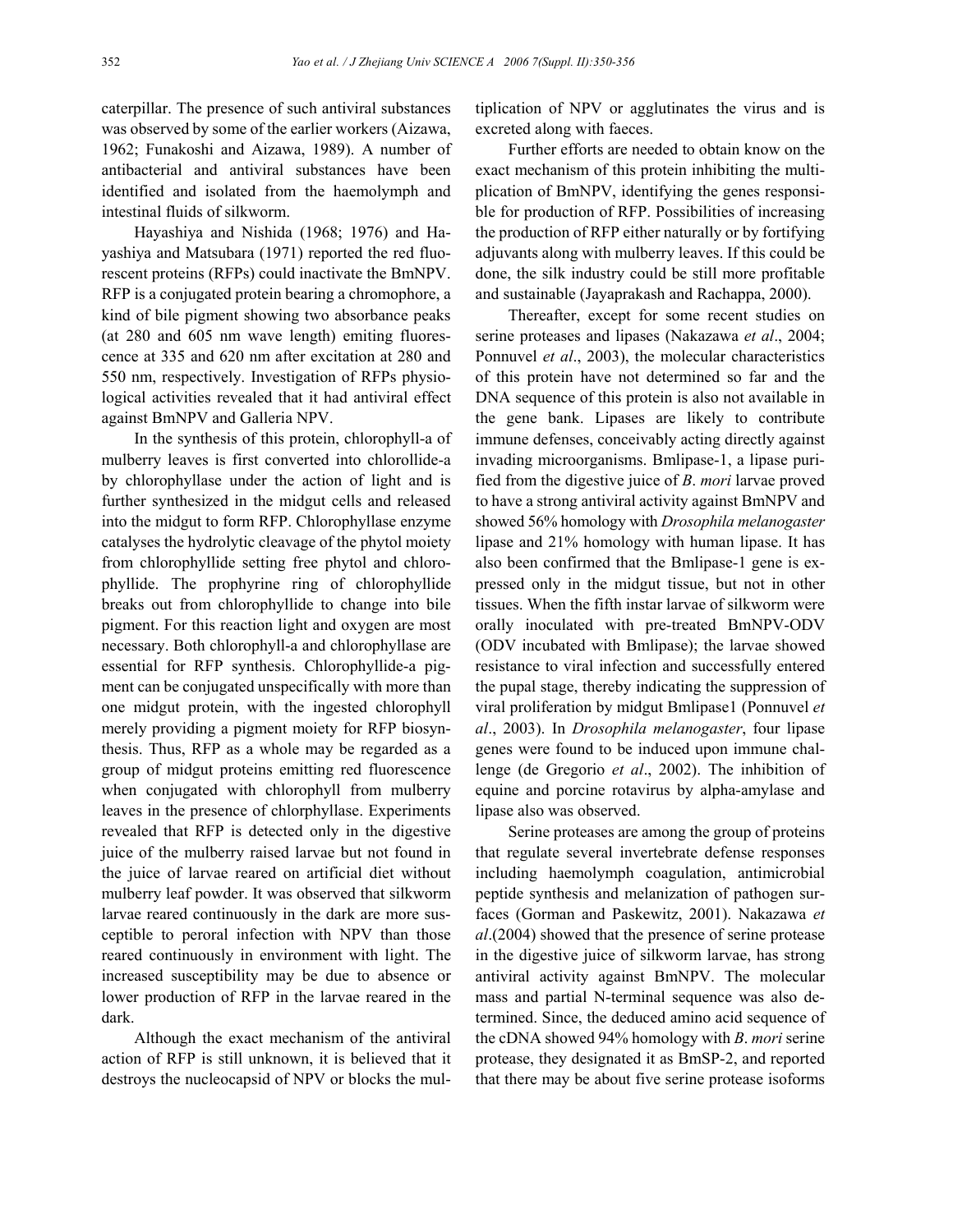including BmSP-2. Recently, in our laboratory we cloned and sequenced two anti-viral proteins namely Bmlipase and BmSP-2 from the midgut tissue of Chinese silkworm and wild silkworm, *Bombyx mandarina* (unpublished data).

The haemolymph of mosquito, *Anopheles gambiae* also contains five serine proteases, which play an important role in insect immunity (Gorman and Paskewitz, 2001). Among them sp22D was found to be the largest protease with potential pathogen binding domains that is expressed in the midgut epithelium, fat body and haemocytes. sp14A, sp14D1 and sp14D2 are clip domain serine proteases that are similar to enzymes with presumed roles in melanization.

The first step in any immune response is the recognition of an invading organism as foreign. Once such recognition has taken place, a protective response involving blood cells or soluble plasma proteins (Yu *et al*., 2002) may be triggered. Innate immune system in both mammals and arthropods utilize proteins known as pattern recognition proteins or receptors, which perform surveillance function by binding to molecules common to the groups of microorganisms (Hoffmann *et al*., 1999; Hoffmann, 2003; Janeway, 1989). Pattern recognition proteins lack the binding specificity of antibodies, and instead function by binding to classes of polysaccharides, such as lipopolysaccharide (LPS), lipoteichoic acid, peptidoglycan and β-1,3-glucans, present on the surface of bacteria and fungi. This type of recognition leads to rapid and broad responses to infection, comprising typical innate immune systems (Yu *et al*., 2002).

Lepidopteron larvae resist baculovirus infection by selective apoptosis of infected cells from the midgut epithelial cells and by sloughing off infected cells from the midgut cells. Even then the virions can successfully enter the host body. At that stage, how does the host defense mechanism operate to control the multiplication of virions? What are all the genes and proteins involved in the antiviral mechanism? Answers to these questions remained obscure.

As a consequence of the increased viral load, lepidopteron insects have evolved both immune responses and physiological counter measures against viral infections (Terenius, 2004). The positive role of haemocytes in clearing microorganisms from the

haemolymph of insects by forming melanotic capsules is very clear (Ashida and Brey, 1997), but the haemocyte role does not seem to be uniform among different lepidopteran species. The haemocytes can have different roles from actively spreading the virus to avoiding being infected, to clear virus from the haemolyph (Terenius, 2004). Some studies on baculovirus ecology and physiology explain the possibility of the antiviral defense mechanism by hemolin in this insect order (Hirai *et al*., 2004). Hemolin is the only insect member of the immunoglobulin (Ig) super family reported to be up-regulated during an immune response. It is composed of four immunoglobulin domains. A number of reports are available suggesting the presence of hemolin in the midgut and haemolymph of the insects, especially in lepidopteron insects. Since, hemolin binds to haemocytes and bacteria, it can be assumed that it functions as pathogen recognition protein and also as an opsonin, thus increasing the efficiency of phagocytosis (Kanost and Zhao, 1996). However, whether hemolin can mediate the binding between haemocytes and virus remains an open question (Terenius, 2004).

It has been reported that synthesis of this protein is strongly induced by bacterial challenge in *Hylophora cecropia* and *Manduca sexta*. Yu and Kansot (1999) illustrated the developmental expression of hemolin in the bacterial challenged *Manduca sexta*; they found low levels of hemolin in the immature larvae, but it subsequently increased prior to pupal stage and remained high throughout the pupal and adult stages and also in eggs laid, and persisted throughout the embryonic development. The appearance of hemolin mRNA in fat body and midgut at the beginning of the wandering stages of this insect correlated with the presence of hemolin in the hemolymph and midgut lumen. The cDNA isolated from the fat body of adult *M*. *sexta* had the same sequences as those obtained from larval libraries thus suggesting the developmental regulation of this protein by the same hemolin gene throughout the life-cycle of an insect and also expression of this particular gene at the time of microbial infection. In diapausing pupae of *Hylaphora cecropia*, the hemolin gene is expressed in fat body cells and in haemocytes (Roxstrom-Lindquist *et al*., 2002). The gypsy moth *Lymantria dispar* is known to have a 55 kDa hemolin belonging to the immunoglobulin superfamily. The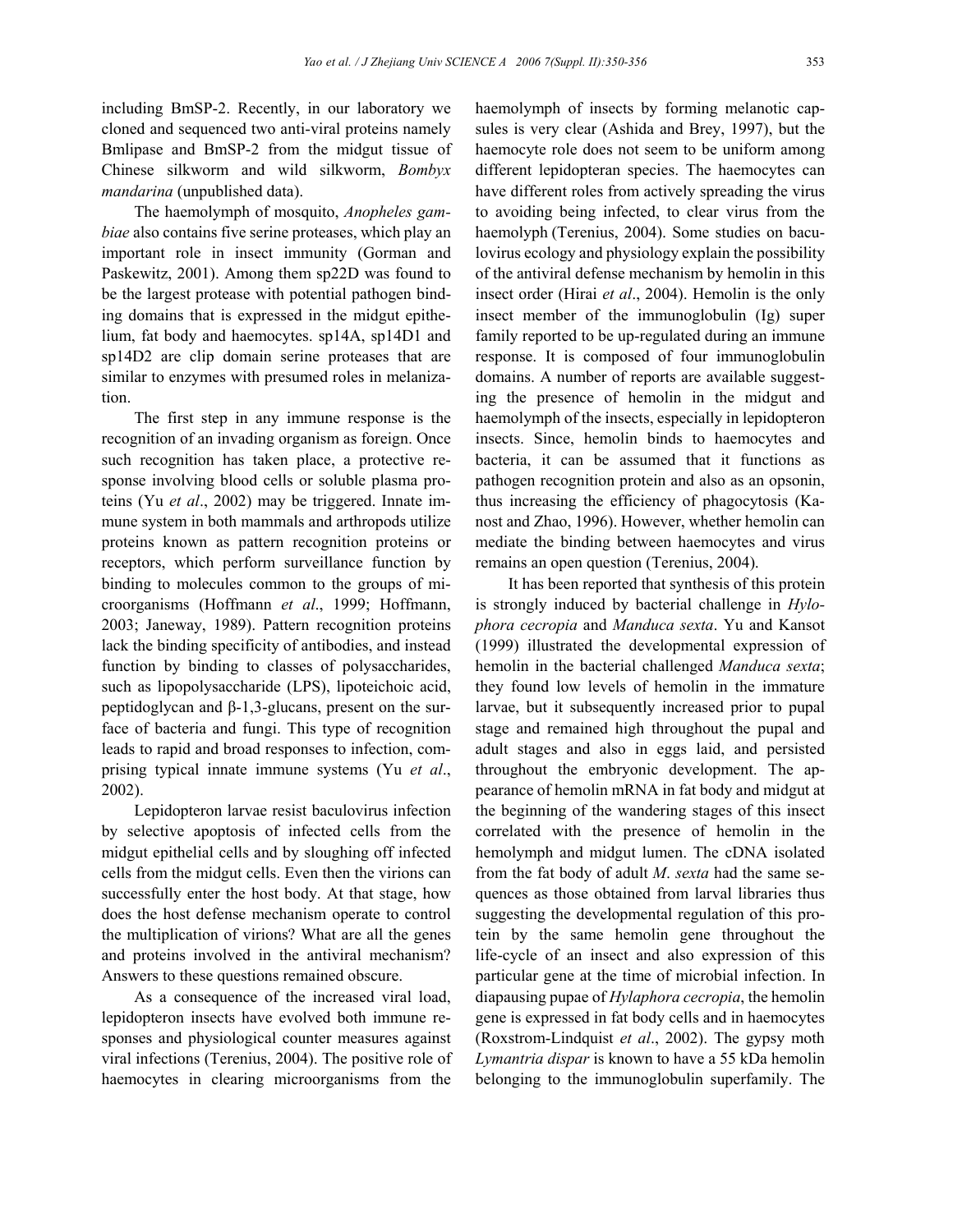mRNA levels of hemolin increased at the time of diapause initiation, remained constant throughout this period and dropped in late diapause, thus offering protection to the moth against invading pathogens (Lee *et al*., 2002) during the crucial stage of the life-cycle. The above reports suggest the induction of hemolin in the haemolymph of lepidopteran insects as a response to bacterial infection. The induction of hemolin in baculovirus injected pupa of Chinese oak silk moth *Antheraea pernyi* was proved by Hirai *et al*.(2004). Does it play an active role in antiviral immunity? If so, what are all the underlying mechanisms by which it exhibits antiviral activity? These are all questions to be answered. To our knowledge there is no single report showing the antiviral activity of hemolin in silkworm.

PKR is a double stranded RNA-activated protein kinase, which in recent years has been extensively studied, with large body of evidence being accumulated concerning its expression, interaction with regulatory RNA and protein molecules, and modes of activation and inhibition. PKR has been shown to play various important roles in the regulation of translation, transcription and signal transduction pathways through its ability to phosphorylate protein synthesis initiation factor eIF2, I-KappaB and other substrates. Expression studies involving both the wild type protein and dominant negative mutants of PKR have established roles for the enzyme in the antiviral effects of IFNs, in the responses of uninfected cells to physiological stresses, and in cell growth regulation (Clemens and Elia, 1997). The possible role of PKR functioning as a tumor suppressor and inducer of apoptosis suggests the importance of IFN-regulated protein kinase in the control of cell proliferation and transformation. *B*. *mori* cDNA showed high similarity in its kinase domain to the vertebrate anti-viral kinase (PKR), it was isolated, cloned and sequenced from silkworm. The active role of this protein in the silkworm still remains to be established (Prudhomme and Couble, 2002). The increased levels of PKR activity are known to induce the apoptosis in response to viral infections, thus suggesting the positive role of this protein in the induction of apoptosis. But the baculovirus has developed countermeasures to combat the anti-viral defense mechanism of the host by synthesizing antiapoptotic proteins like p35 and inhibitors of apoptosis (IAP), so as to prevent cell death induced by the insect cell apoptotic machanism (Clem *et al*., 1991; Prudhomme and Couble, 2002). The phenoloxidase in insects also exhibits anti-microbial activity; and produces melanin as an end product. Melanization is a process used for healing wounds and encapsulation of micro-organisms. The cuticle is considered as first line of defense that is indispensable to safeguard environmental factors such as drought and infectious microbes (Asano and Ashida, 2001). Though the possible role of cuticular pro-phenoloxidase as a recognition system for bacteria and fungi has been explained by several workers, participation of this protein in insect immunity is not clear. In 2001, the isoforms of cuticular and haemolymph pro-phenoloxidase in silkworm were purified and characterized by Asano and Ashida (2001). Terenius (2004) illustrated the depletion of phenoloxidase in the *H*. *cecropia* pupae after injection with dshemolin and *E*. *clocae* β12 and he concluded that the interference in mRNA production of hemolin by using dsRNA leads to reduction in phenoloxidase activity.

The feces of silkworm larvae also possess an antiviral substance L4-1, which is active against HVJ (Sendai virus)-LLC-MK2 cell system. The antiviral activity of L4-1 depends on light irradiation and its activity can be inhibited by sodium sulphite and anaerobic conditions. It was shown that the antiviral activity is due to damage to viral proteins caused by active oxygen species produced from L4-1 (Hiraki *et al*., 2000). Lim *et al*.(2002) stressed the utilization of chlorophyll derivatives (CpD) from silkworm excreta in photodynamic antimicrobial chemotherapy (PACT) in order to avoid the viral infections through blood transfusion. In their study, they used vesicular stomatitis virus (VSV), as target organism to demonstrate the antiviral effect of chlorophyll CpD-PACT. Further, they observed inhibition of viral RNA synthesis and decrease in M protein in the host cells inoculated with CpD-PACT treated virus and suggested CpD is an efficient photodynamic antiviral agent. Some of the dipteran insects were shown to produce antimicrobial peptides called alloferons, a group of peptides which possess antiviral and antmicrobial capabilities thus indicating the immunomodulatory properties (Chernysh *et al*., 2002). The haemolymph of tobacco budworm, *Heliothis virescenes* also possess antiviral activity against seven DNA and RNA1 viruses that can infect humans including HIV-1. This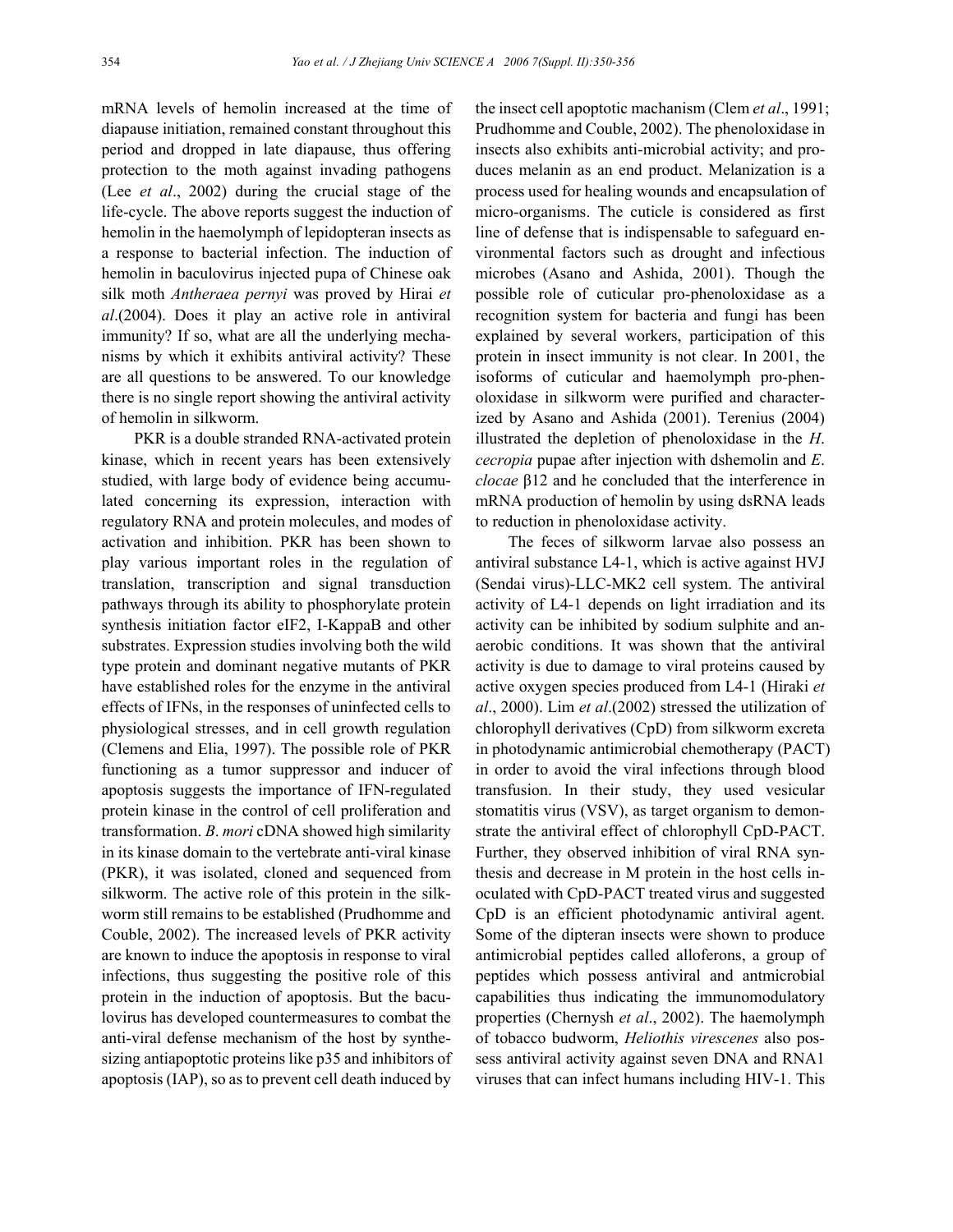antiviral compound is an N-myristolyated peptide having molecular weight of 916 Da and containing six amino acids (Ourth, 2004). So far no such studies were made on domesticated insect *B*. *mori*, and efforts in this direction open new vistas of research in silkworm which will not only improve the silk industry economy but also human health and welfare.

### **CONCLUSION**

The mulberry silkworm, domesticated and mass reared for several centuries, presumably has weakened immune system which has made the insect highly vulnerable to bacterial and viral infections. Information on the organization and function of the immune system in the silkworm in general and with reference to viral infections in particular is scanty. There are a few recent reports on the presence of antiviral proteins, against some DNA and RNA viruses, which strongly suggests the presence of a functional antiviral immune system in the silkworm. A number of mechanisms operate at different levels, from the site of origin of infection viz midgut through the medium of transport viz hemolymph to the peripheral tissues where virus proliferates, stalling the initiation, propagation and multiplication of the virus. There are a few scanty reports on the host-parasite interaction at each of the three levels but detailed investigations are required before stepping into disease control and also other aspects such as utilization of silkworm as a bioreactor to produce antiviral proteins of interest and having application in human health and welfare.

#### **References**

- Aizawa, K., 1962. Antiviral substance in the gut-juice of the silkworm. *J. Insect Pathol.*, **4**:72-76.
- Asano, T., Ashida, M., 2001. Cuticular pro-phenoloxidase of the silkworm: purification and characterization of its transport from hemolymph. *J. Biol. Chem*., **276**(14): 11113-11115. [doi:10.1074/jbc.M008425200]
- Ashida, M., Brey, P.T., 1997. Molecular Mechanisms of Immune Responses in Insects. Chapman & Hall, London, p.135-172.
- Bulet, P., Hetru, C., Dimarq, J.L., Hoffmann, D., 1999. Antimicrobial peptides in insects; structure and function. *Dev. Comp. Immunol*., **23**(4-5):329-344. [doi:10.1016/ S0145-305X(99)00015-4]
- Chernysh, S., Kim, S.I., Bekker, G., Pleskach, V.A., Filatova, N.A., Anikin, V.B., Platonov, V.G., Bulet, P., 2002. Anti-

viral and antitumour peptides from insects. *PNAS*, **99**(20):12628-12632. [doi:10.1073/pnas.192301899]

- Clem, R.J., Fechheimer, M., Miller, L.K., 1991. Prevention of apoptosis by baculovirus gene during infection of insect cells. *Science*, **254**(5036):1388-1390.
- Clemens, M.J., Elia, A., 1997. The double stranded RNA-dependent protein kinase PKR: structure and function. *J. Inter. Cytokine. Res*., **17**(9):503-524.
- de Gregorio, E., Han, S.J., Lee, W.J., Baek, M.J., Osaki, T., Kawabata, S., Lee, B.L., Iwanaga, S., Lemaitre, B., Brey, P.T., 2002. An immune-responsive serpin regulates the melanization cascade in *Drosophila*. *Dev. Cell*, **3**(4):581-592. [doi:10.1016/S1534-5807(02)00267-8]
- Engelhard, E.K., Volkman, L.E., 1995. Developmental resistance in forth instar *Trichoplusia ni* orally inoculated with *Autographa californica* M nuclear polyhedraosis virus. *Virol*., **209**(2):384-389. [doi:10.1006/viro.1995.1270]
- Engelhard, E.K., Kam-Morgan, L.N., Washburn, J.Q., Volkman, L.E., 1994. The insect tracheal system, a conduit for the systemic spread of *Autographa californica* M nuclear polyhedraosis virus. *PNAS*, **91**(8):3224-3227. [doi:10.1073/pnas.91.8.3224]
- Funakoshi, M., Aizawa, K., 1989. Antiviral substance in the silkworm gut juice against a nuclear polyhedrosis virus of the silkworm. *J. Invertebr. Pathol*., **54**(2):151-155. [doi:10.1016/0022-2011(89)90024-4]
- Gorman, M.J., Paskewitz, S.M., 2001. Serine proteases as mediators of mosquito immune responses. *Insect. Biol. Mol. Biol*., **31**(3):257-262. [doi:10.1016/S0965-1748(00) 00145-4]
- Granados, R.R., Lawler, K.A., 1981. In-vivo pathway of AcNPV invasion and infection. *Virol*., **108**(2):297-308. [doi:10.1016/0042-6822(81)90438-4]
- Hayashiya, K., Nishida, J., 1968. Inactivation of nuclear polyhedrosis virus in the digestive of larvae reared on natural and artificial diets. *J. Appl. Entomol. Zool.*, **12**:189-193 (in Japanese).
- Hayashiya, K., Matsubara, F., 1971. Comparative experiments with the silkworm larvae reared on mulberry leaves and artificial diets: comparison of antiviral activities in the digestive juice of larvae reared on natural and artificial diets. *Bull Fac. Text. Sci.*, **6**:87-100.
- Hayashiya, K., Nishida, J., 1976. The mechanism of formation of the red fluorescent protein in the digestive juice of silkworm larvae―the formation of chlorophyllidae-a. *J. Appl. Entomol. Zool*., **20**:37-43 (in Japanese).
- Hirai, M., Terenius, O., Faye, I., 2004. Baculovirus and dsRNA induce Hemolin, but no antibacterial activity in *Antheraea pernyi*. *Insect Molecular Biology*, **13**(4):399-405. [doi:10.1111/j.0962-1075.2004.00497.x]
- Hiraki, A., Hirayama, E., Kim, J., 2000. Antiviral substance from silkworm faeces: characterization of its antiviral activity. *Microbiol. Immunol*., **44**(8):669-676.
- Hoffmann, J.A., 2003. The immune response in *Drosophila*. *Nature*, **426**(6962):33-38. [doi:10.1038/nature02021]
- Hoffmann, J.A., Kafatos, F.C., Janeway, C.A., Ezekowitz, R.A., 1999. Phylogenetic perspectives in innate immunity. *Science*, **284**(5418):1313-1318. [doi:10.1126/science.284. 5418.1313]
- Hortan, H.M., Burand, J.P., 1993. Saturable attachment sites for polyhedron derived baculovirus on insect cells and